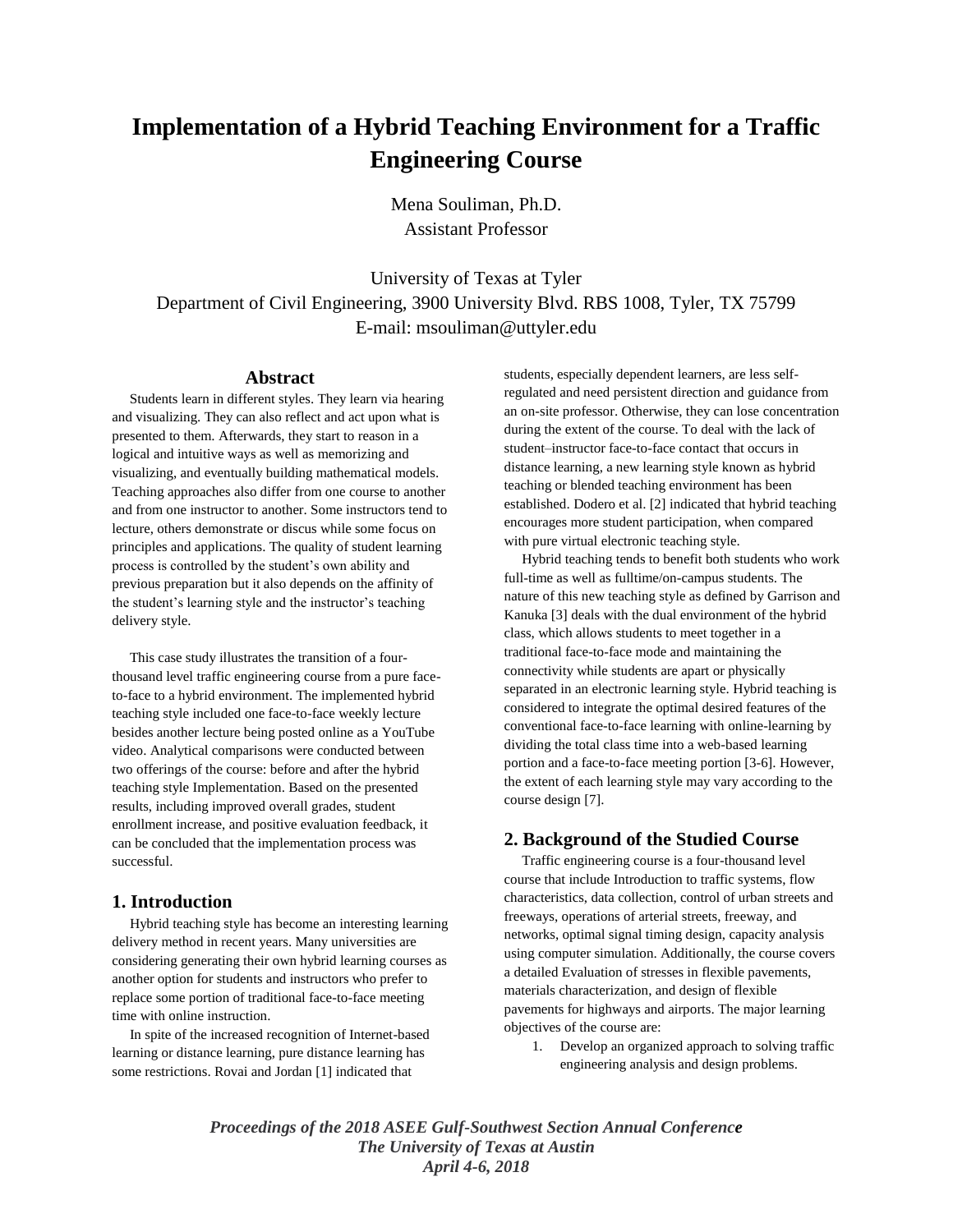- 2. Explain traffic stream characteristics, volume studies, speed, travel time, delay, accident, intersection design and parking studies.
- 3. Explain traffic congestion from the supply and demand perspective and classify many intelligent transportation system solutions.
- 4. Explain uniform traffic control devices including traffic signs, markings, signal, and warrants.
- 5. Analyze freeway and highway capacity including the unsignalized and signalized intersection capacity, arterial planning and design, identify operational problems and carry out traffic engineering studies.
- 6. Explain signal components, control and operations, signal timing and systems coordination and evaluate alternative signal timing solutions.
- 7. Familiarize the students with the procedures used to design pavements.
- 8. Develop a fundamental understanding of the analysis of pavement structures (develop necessary analytical skills to analyze stresses and strains in pavement system).
- 9. Understand the concepts and theory behind the materials and drainage characterization requirements for input in pavement structural design and performance.

## **3. Utilized Hybrid Method**

 One of the main utilized components of the hybrid teaching style was to post one of the two weekly lectures on YouTube. Students had the chance to watch the lecture at different times that can fit their own personal schedules. Additionally, the lecture notes were posted on Blackboard. Some of the online-posted lectures were followed by a quick quiz in order to insure that students indeed watch the required materials.

 The Hybrid style also allowed the instructor to add extra video materials on YouTube for the students who tends to be more interested in the topic rather than being limited to the class time in the face-to-face teaching style. Adding extra related materials on YouTube had led to have few undergraduate students to consider start a graduate degree in transportation engineering.

## **4. Comparative Study**

 A comparative study was conducted between two offerings of the traffic-engineering course at the University of Texas at Tyler. These semesters were fall 2014 versus fall 2016. In order to compare the implemented hybrid teaching style versus the conventional face-to-face teaching style, several quantitative and qualitative parameters were

utilized. The following is a summary of the three abovementioned parameters:

#### **4.1 Student Grade Performance**

Students performed significantly better in two midterm exams in Fall 2016 with the hybrid style as compared to student performance in Fall 2014. The average grades of the first midterm exam for the hybrid class and the conventional face-to-face teaching style were 86 and 80.7, respectively. In addition, the maximum grade was 97 for the hybrid class compared to 92 for the face-to-face conventional style. Hybrid class minimum grade at that test was 77 compared to 72.5 for the conventional style as shown in Figure 1.

 The second midterm performance was confirming the first midterm grades. The average grades of the second midterm exam for the hybrid class and the conventional face-to-face teaching style were 94.8 and 84.9, respectively. In addition, the maximum grade was 99 for the hybrid class compared to 92 for the face-to-face conventional style. Hybrid class minimum grade at that test was 91 compared to 79 for the conventional style as shown in Figure 2.

 Based on the illustrated results, it can be noticed that implementing the hybrid style of teaching improved the overall grade performance of the students.

#### **4.1 Student Enrollment**

A significant increase in enrollment was observed once it was announced in advance that the class would be taught in a hybrid style in fall 2016. As shown in Figure 3, 16 students enrolled in fall 2016 compared to only six in fall 2014. Hybrid style offered a motivational incentive to the students since they are required to attend one face-to-face lecture rather than two using the conventional face-to-face teaching style. This hybrid style offered the senior students a more flexible class schedule since they can watch the other teaching materials via YouTube at their leisure

#### **4.2 Overall Student Feedback and At the End of the Semester**

One of the trigger factors that motivated the instructor to change the teaching style of this course to a hybrid teaching style was student's comments at the end of the semester. One of the students commented in his/her end-of-semester evaluation saying, "The class needs to be changed to a hybrid and only meet on Mondays". Upon changing the teaching style In Fall 2016, student comments changed to be more positive such as "I really enjoyed this course and learned a lot". This was another confirmation that the implemented change was the right decision made by the instructor.

*Proceedings of the 2018 ASEE Gulf-Southwest Section Annual Conference The University of Texas at Austin April 4-6, 2018*